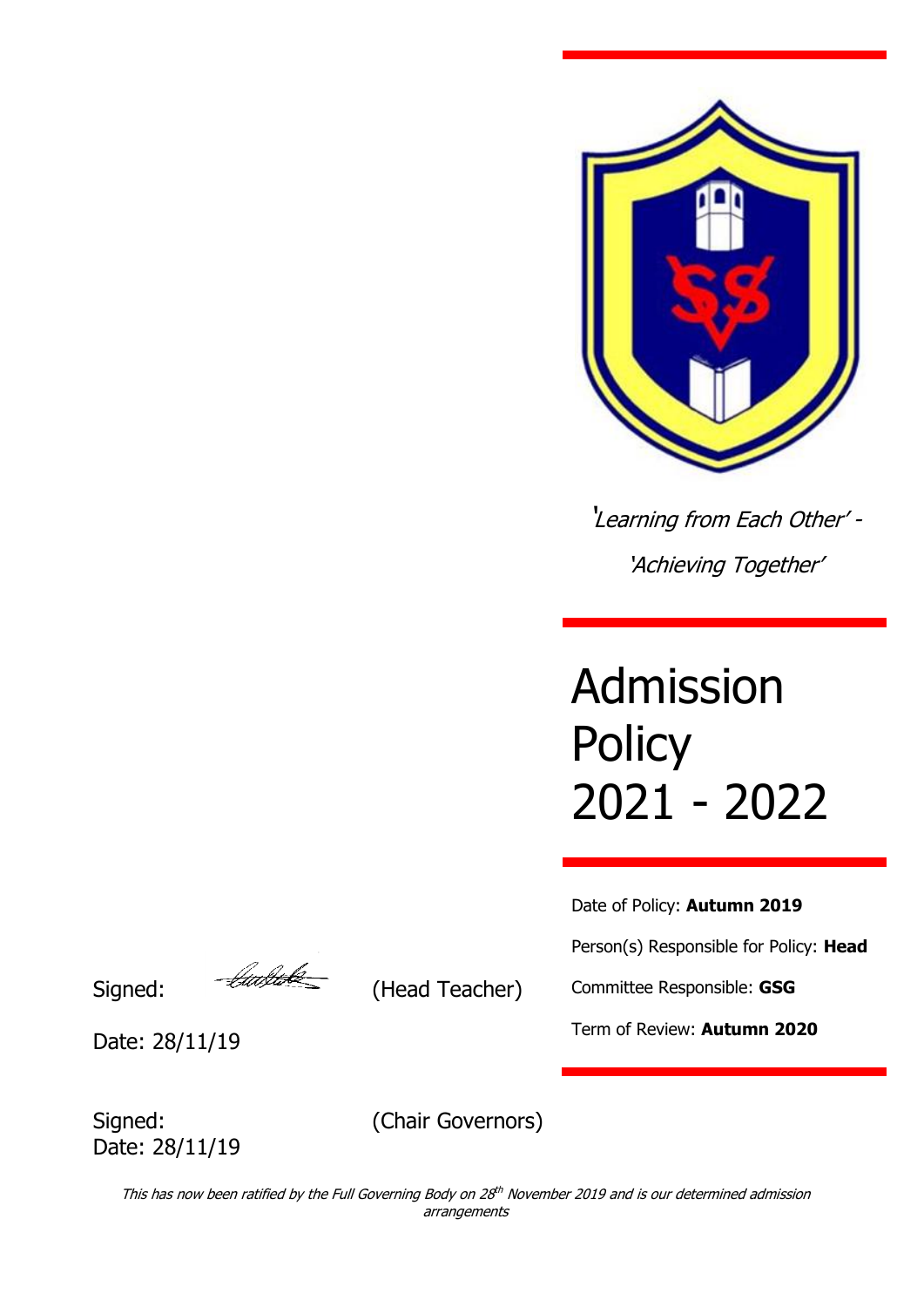#### **Process of Admission**

For admission into Reception at Swindon Village Primary School, parents must name the school on their Common Application Form and submit it to the Local Authority's Admissions and Transfer Team no later than 15th January 2021. This can be done either electronically via their website: [www.gloucestershire.gov.uk/schooladmissions](http://www.gloucestershire.gov.uk/schooladmissions) or by post.

For admission to all other year groups, parents should contact the school directly.

#### **Admission Criteria**

Where applications for admission exceed the number of places available (both in the normal round of admissions and for in-year admissions), the following criteria will be applied, in the order set out below, to decide which children to admit:

- 1. A 'looked after child'<sup>(1)</sup> or a child who was previously looked after but immediately after being looked after became subject to an adoption<sup>(2)</sup>, child arrangements order (residency order)<sup>(3)</sup>, or special guardianship order<sup>(4)</sup>.
	- (1) A 'looked after child' is a child who is (a) in the care of a local authority, or (b) being provided with accommodation by a local authority in the exercise of their social services functions (see the definition in Section 22(1) of the Children Act 1989) at the time of making an application to a school. In Gloucestershire, such children are referred to as Children in Care.
	- (2) This includes children who were adopted under the Adoption Act 1976 (see section 12 adoption orders) and children who were adopted under the Adoption and Children's Act 2002 (see section 46 adoption orders).
	- (3) Under the provisions of Section 12 of the Children and Families Act 2014, which amend Section 8 of the Children Act 1989, residence orders have now been replaced by child arrangement orders.
	- (4) See Section 14A of the Children Act 1989 which defines a 'special guardianship order' as an order appointing one or more individuals to be a child's special guardian (or special guardians).
- 2. Children who have a sibling attending the school and who will continue to do so when the younger child is admitted

For this purpose, sibling refers to brother or sister, half-brother or sister, adopted brother or sister, step brother or sister, or the child of the parent/carer's partner as well as children who are brought together as a family by a same sex civil partnership. In every case, the child must be living in the same family unit at the same address, at the time of the application.

3. Children with the strongest geographical claim, measured in a straight line from the ordnance survey address point of the child's home address (including flats) to the ordnance survey address point of the school, using the Local Authority's computerised measuring system, with those living closer to the school receiving the higher priority.

#### **Admission of Summer Born Children for Reception Entry**

The Governing Body of Swindon Village Primary School acknowledges the updated advice from the Department of Education that, parents/carers of "summer born" children (born between 1 April and 31 August) may request to start the Reception Class of a school a whole academic year later. The Governing Body will make a decision on behalf of Swindon Village Primary School. We follow the Local Authority process which states that parents can only apply for a Reception place at a school once and must apply for a place during the standard application process timeline for the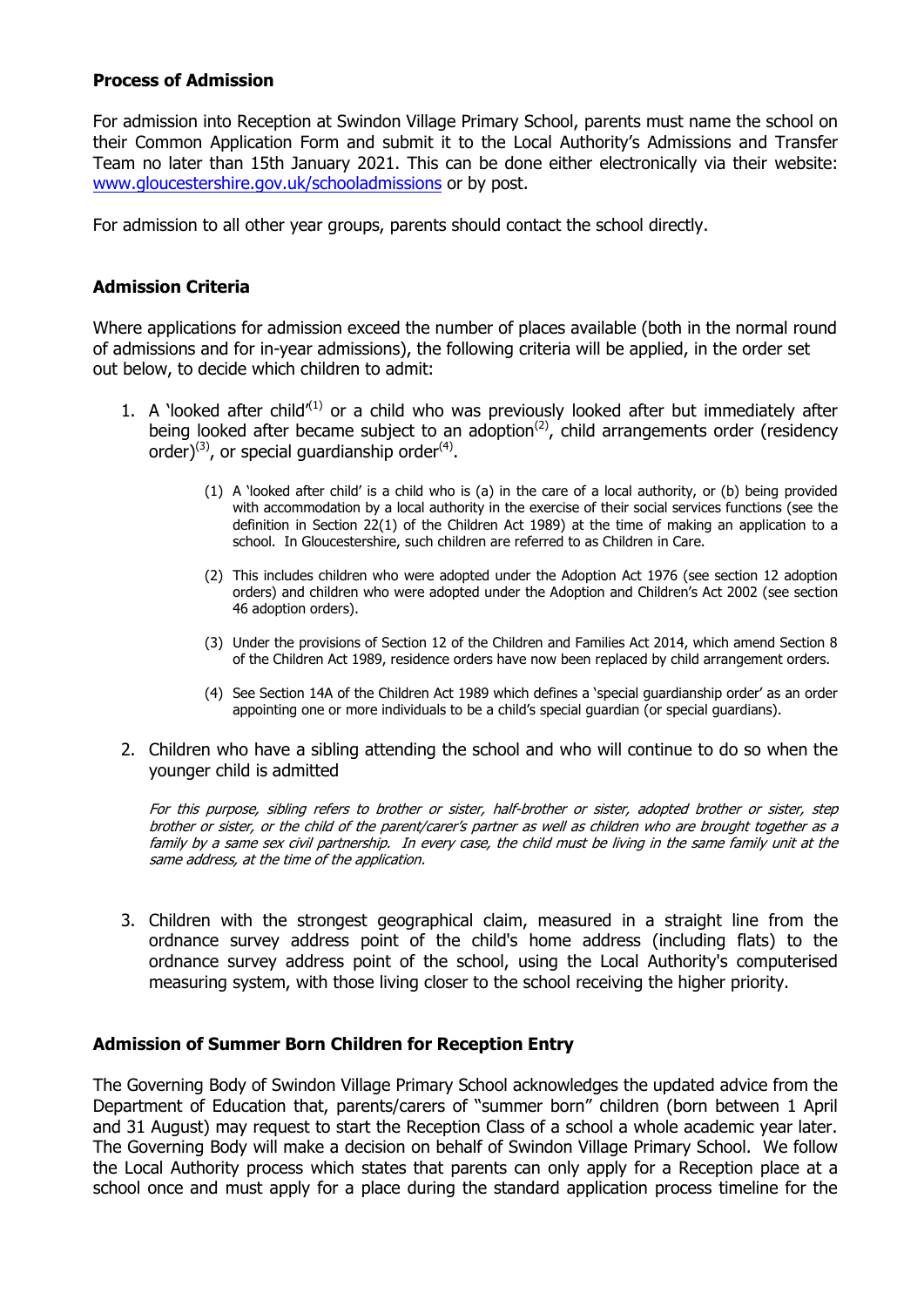chronological year group, stating their reasons for requesting deferred entry to the following year. The Governing Body will decide whether the deferred entry can be approved for the school.

#### **Normal Admission Round**

The term 'normal admissions round' refers to all applications for admission to the main year of entry of the school i.e. Reception for Infant and Primary Schools. Applications made during the normal admissions round will be made in advance of the academic year in which the child is due to start at the new school. Children are entitled to a full-time place, however, may attend parttime until later in the school year but not beyond the point at which they reach compulsory school age.

## **Published Admission Number (PAN)**

Our Published Admission Number (PAN) is 60.

#### **Twins and Children from Multiple Births**

Applications for twins and children from multiple births will be considered as individual applications. However, the Local Authority acknowledges the difficulties for families if children cannot attend the same school, for example if only one child can be offered a place but not the other and therefore will aim to accommodate both/all children at one school where there is capacity to do so. This includes overriding the Key Stage 1 restrictions which limit Reception, Year One and Year Two classes to a maximum of 30 children per teacher, if the one child from twins/multiple births can be offered a place when the other(s) cannot.

#### **Tie break**

Where oversubscription is still the case, having applied criteria 1-2, then criterion 3 (strongest geographical claim based on straight line distance) will be used to determine which child is offered a place. In the event of a tie between two or more children when applying criterion 3 (strongest geographical claim based on straight line distance) where there are not enough places available to offer all children a place at the school, a process of random allocation (i.e. drawing of lots) will be followed by the Governing Body. Where twins or multiple births are part of the process, they will be considered as one applicant.

#### **Appeals**

If you are unsuccessful in gaining a place for your child, you have a legal right to appeal if you think you have exceptional circumstances supporting why your child should have a place at your preferred school. The appeals procedure involves completing and returning an appeal form, this is available from the school office.

Your case will be decided by an Independent Appeal Panel at a meeting to which you will be invited. The panel's decision is legally binding on all parties, and can only be challenged if the procedure was not followed correctly. Unless there are significant and material changes in circumstances, only one appeal application may be made for each academic year for each school.

Appeals should be addressed to the school by **Friday 11 th June 2021.**